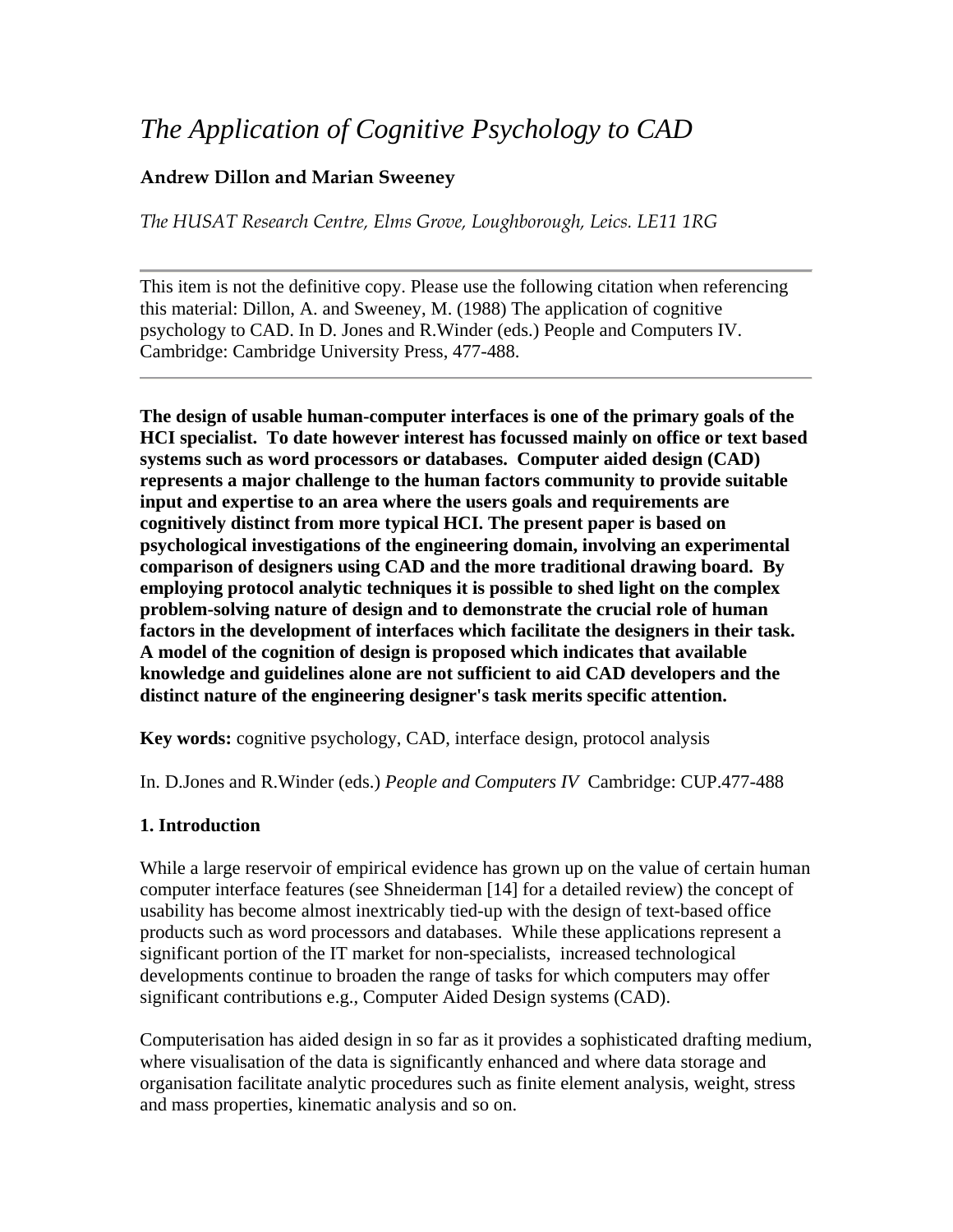According to Ullman and Dietterich [16] future development and integration of CAD technology is dependant on an understanding of the engineering design process at the level of the individual and the organisation. The focus of the present paper is to address the cognitive processes involved in mechanical engineering design. The human factors issue here is to develop a model of how designers work and think, in order to determine how CAD technology must progress so as to facilitate those processes.

## **2. The design task**

The term 'mechanical engineering design' is described by Ullman and Dietterich as a creative decision making process for specifying or creating physical devices to fulfil a stated need. This definition gives no indication of how it is actually achieved. It is useful however, to the extent to which it provides a perspective within which to view and interpret the task, i.e., at the level of cognitive processing underlying decision making. Although the literature on the engineering design process is scant, it focuses primarily on a behavioural model of the task (Mostow [10]). It is the cognitive process involved in design which is of interest to the present research.

#### **3. User psychology: the case of designers**

The psychology of the CAD user is relatively uncharted territory. While some research has been carried out which attempts to understand the nature of design as a cognitive activity (Whitefield [17] ) our understanding of the users of CAD technology is woefully incomplete. Yet the advances afforded by CAD are arguably among the most important of all IT applications.

In discussions of designer psychology, it is possible to identify two trends. The first of these borrows heavily from the literature on cognitive style (e.g., Tovey [15]), while the second discusses how designers think in terms of the problem-solving strategies employed during task completion (e.g., Lawson [6]).

An individual's cognitive style refers to the characteristic manner in which they respond to and process information. According to Messick et al [9] 19 different cognitive styles have been proposed and investigated. Of these, a few styles have emerged as the major tools for distinguishing between individuals at a cognitive level e.g., field dependence/independence (Witkin et al [18]), holism/serialism (Pask, [12]) and convergence/ divergence (Hudson, [5]). In addition to the more formal cognitive style dimensions outlined, distinctions between left and right brain processing are suggested as a meaningful distinction between individuals (e.g., Tovey [15]).

Given the presumed creative nature of the designer's work it has been suggested, though rarely empirically demonstrated, that designers are field independent (capable of clearly seeing patterns in complex displays), holistic (intuitive, suddenly inspired with a solution) and divergent thinkers.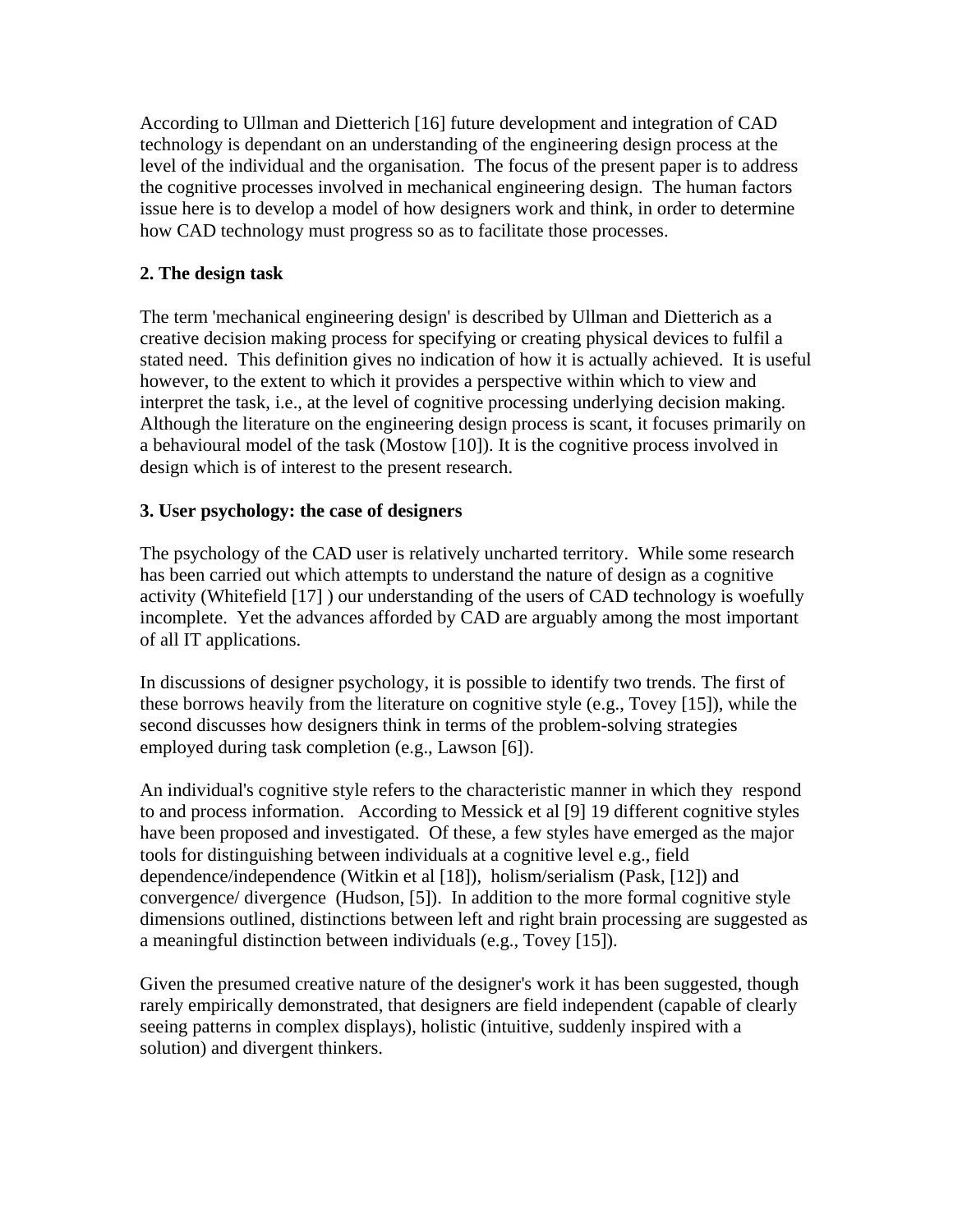However, the term designer encompasses a variety of individuals who perform widely varying tasks and it is generally agreed that depending on the nature of the task being performed, a designer may need to employ processes characterised by both extremes of any style dichotomy in order to produce solutions. Furthermore, cognitive style considerations have been investigated with respect to interface design for the more typical "casual user" without any great success ( though see Fowler and Murray [4] for an alternative view) and are unlikely to offer any tremendous insight on their own for the development of CAD interfaces.

The second trend in the literature on the psychology of design attempts to derive the types of problem solving strategies that are commonly employed by designers in their attempts to produce a solution. Lawson's [7] empirical work suggests that designers possess a unique strategy which distinguishes them from scientists. That is, designers tend to have a solution focussed perspective, compared to a scientist's logico-deductive problem focussed reasoning.

Current thought emphasises the "generator-conjecture-analysis" model of design (Darke [1] )which states that designers structure their problems by exploring aspects of possible solutions in an iterative fashion. This is a particularly high-level analysis of designer cognition and by virtue of its generality is severely limited in prescriptive power for the area of interface design. At a lower level there are numerous strategies and substrategies that any individual can adopt to solve a problem (Young [19]). Rzevski and Evans [13] list 6 situation dependent strategies that designers employ in order to achieve a design solution: imagination, analogy, heuristics, random search, systematic search and transformation. However, how these are employed is not outlined, information which is essential if any translation into interface guidelines is to be made.

#### **4. Overview of the present study**

The present research was carried out as part of a larger collaborative project aimed at developing a user modelling tool for CAD interface design. Our contribution was aimed at analysing the users of these systems with a view to classifying interactive styles and predicting the degree to which individual or group variance would need to be incorporated in the modelling tool. Full details of this work can be found in Dillon et al [2]

The present paper reports on an empirical investigation of designers *in situ* . The major concern was with increasing the current level of knowledge about the psychology of design beyond speculation around the issues of cognitive style and problem-solving strategy. A secondary concern of the investigation reported here was to shed light on the designers conceptualisation of their task with a view to isolating the relevant human factors issues that need to be addressed for the successful exploitation of CAD technology.

Verbal protocol analysis was selected as the best means of eliciting relevant information for this study. Protocol analytic techniques have been both advocated (Ericcson and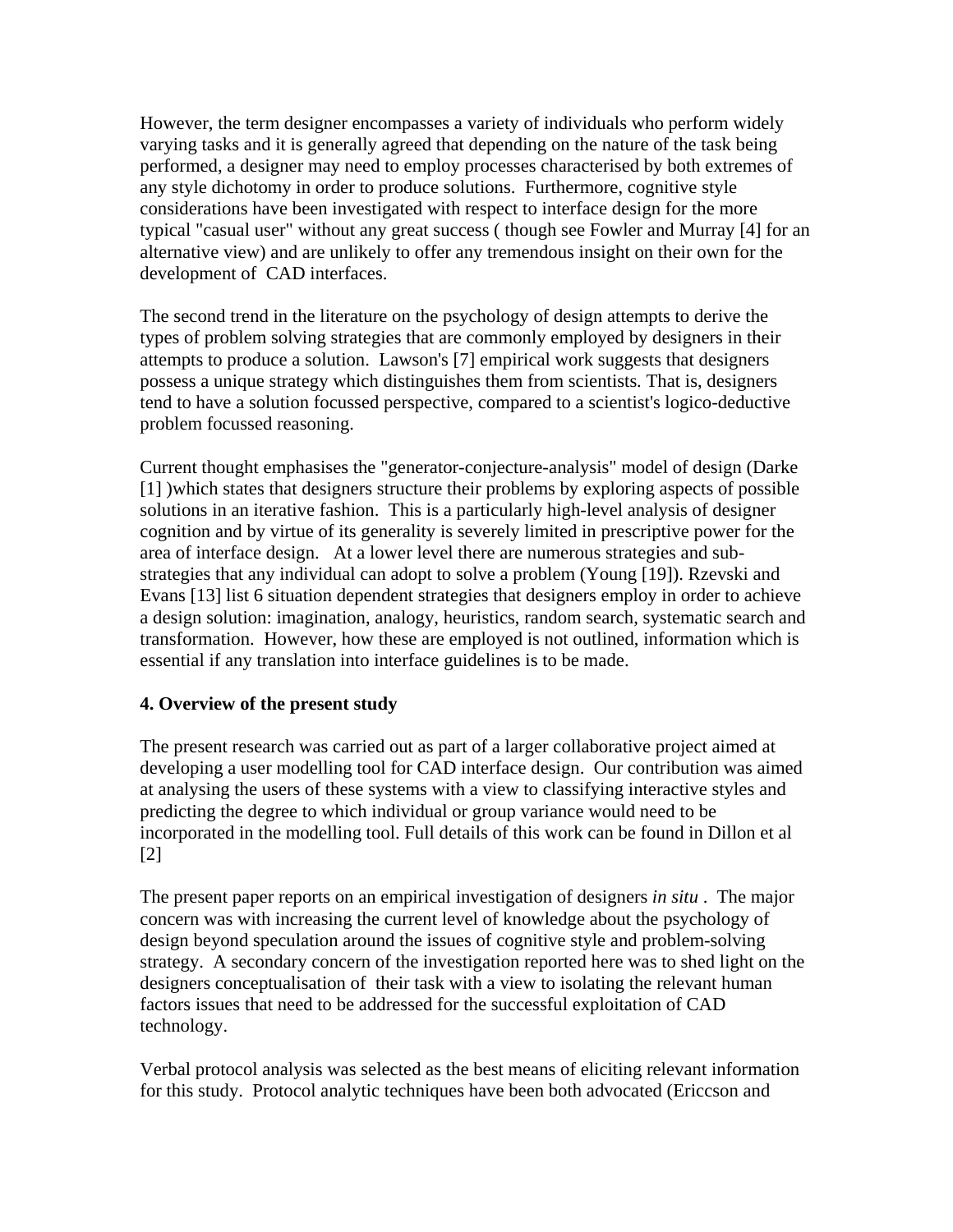Simon [3]) and criticised (Nisbett and Wilson [11]) as a means of gaining insight into an individual's thought processes. Verbal protocol analysis has been used to good effect in the area of user cognition in HCI studies (e.g., Lewis and Mack [8]). Objectivity and reliability are maximised through careful selection of the data that is required ( e.g., concurrent verbal descriptions of what is being attended to are more reliable than retrospective descriptions of how a process was performed) and ensuring that data is scored independently by two or more raters (their combined ratings giving an index of reliability).

## 4.1. Method

In order to gain insight into the psychology of design, a study involving 16 mechanical engineering designers was carried out at the design offices of British Aerospace (BAe) at Filton. The subjects were made up of two groups, one which carried out the task on a CAD system  $(n=9)$  and the other on the more traditional board and t-square  $(n=7)$ . This ensured that the analysis of the cognitive processes involved in design was not overly influenced by the nature of the drawing interface subjects used. It also enabled designers to make comparative judgements on the effect of technology on the process of design.

The selection of the experimental task was based on two fundamental criteria: firstly it must be realistic i.e., the type of task that the subjects would perform in the course of their normal duties; secondly it had to be possible to complete in 3 hours, so as to be a realistic task. As a result, a task to design a wing-flap mechanism involving a moving carriage was selected with the help of a BAe supervisor. A pilot study revealed that completion time was within the desired range

#### 4.2. Procedure

The subjects were briefed about the aim of the study and each were given an identical task and instructions. A senior designer was on hand throughout, to answer technical questions. The subjects were observed independently and two experimenters sat with each subject and prompted verbal protocols as necessary. After 3 hrs. the session ended. In a post experimental interview each subject was asked to discuss his reactions to the task and views of technology and design in general. All comments were tape-recorded using unobtrusive tie-pin microphones.

## 4.3. Analysis

A random selection of half of the tape-recorded verbal protocols were examined in order to determine at a global level how designers structured their task. From this, it emerged that the designers' thought processes seemed to chunk themselves primarily about consecutive and often discrete action points. That is, designers displayed a tendency to structure the problem into perceived manageable units and tackle these independently in a series of action cycles. These cycles were invariably initiated and preceded by a phase of decision making where, for example, the designer considered options and task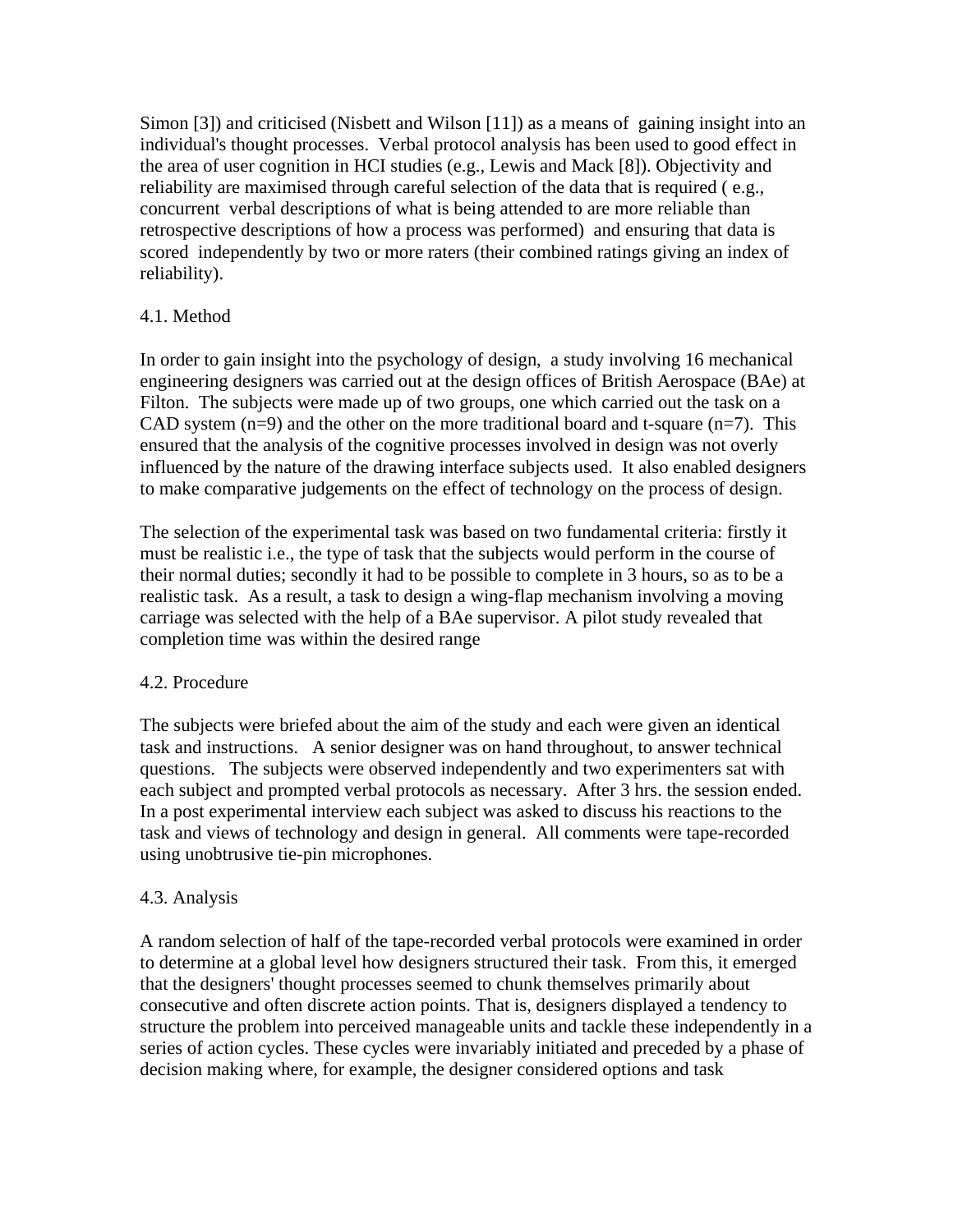parameters. It was therefore agreed that the protocols best afforded analysis at the level of these action points and their relevant option considerations.

The action cycle was therefore seen as the obvious parsing unit of the protocols while the associated decision making provided a structured means of examining the processing of information during task performance. At this level of operationalisation of designer performance, it was decided that insights could be gained into the designers' cognitive activities by focussing attention more closely on the reasoning underlying their decision making and studying the types of knowledge employed by the designers.

#### **5. Results**

A classification of the types of knowledge (found to underlie decisions) referenced in the verbal protocols was constructed. The types of knowledge initially identified included:

- domain knowledge
- task knowledge;
- device knowledge;

Domain knowledge relates to the knowledge which a designer has gained through formal training, reading and experience. It encompasses a structured body of knowledge which the designer accesses in order to solve any design problem. It is likewise expanded by new experiences. No difference was observed between subjects on different mediums. That is, both CAD and board designers employed similar domain knowledge at similar milestones in the development of a problem solution.

Task knowledge relates to information which the designer has about the task or about a class to which the task at hand belongs e.g., computer monitor encasement. A designer may successfully tackle a task for which they possess relatively little task knowledge by applying relevant principles from the domain of design in general. The main difference observed between the subjects here, resulted from the users typical work i.e., designers experienced in process design (moving parts) felt more at home with the experimental task than designers who usually worked on structural design.

Device knowledge relates to knowledge which the designer has about the medium on which the task is executed i.e., CAD system or board and t-square. A designer who may be said to have a high level of device knowledge should display a solving procedure which is more concerned with adding elements to and evolving a workable solution. Low levels of device knowledge would be manifest by the expression of concerns with the **means** by which goals are executed. This was more commonly characteristic of designers working on CAD systems. In the CAD medium this obviously raises important HF issues in terms of the flexibility and transparency of the interface.

#### **6. Discussion**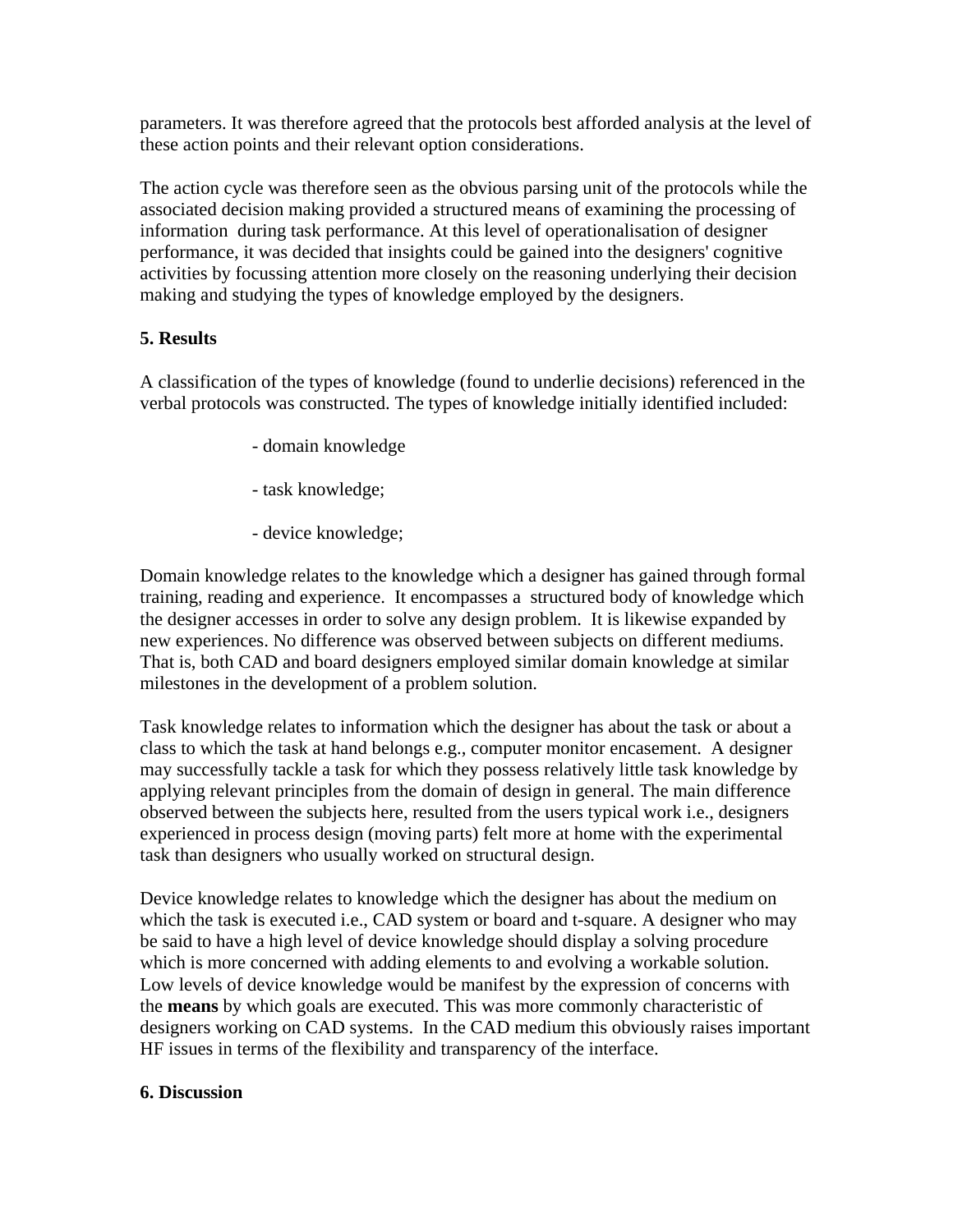This model of the knowledge underlying activity, provides a useful insight into the overall psychology of the designer. Firstly it seems that the process of design can be understood at a cognitive level as consisting of a series of decision and action phases, resulting from the designer's perception of the problem. It is important to realise that different designers may perceive the problem in different ways and the level at which they break the problem down into managable units was seen to vary in this study.

Secondly, ordering and completion of these phases are controlled by the decision making routines. These decisions are based on three broad knowledge types which collectively contain a variety of rules, procedures, strategies and experiences.

These knowledge types will interact differently depending on their respective proportionality within the designer's knowledge base at any particular time. For example, an experienced board designer who is transferred to CAD will require support with transfer of relevant knowledge, and the acquisition of new device knowledge in order to utilise their task and domain knowledge to the same effect as before. Designers who find themselves working on a new task will utilise the same device knowledge as before but will rely more heavily on domain knowledge as a resource for supplying information pertinent to the task in hand. It is important to note that in terms of the decision-action cycle not all of these were contingent on a rationalisation of the information at hand. Apart from actions resulting from rationalised decision making, others were found to be the result of trial and error or guesswork and others still were the result of personal preference or habit.

In relation to the more traditional literature on the psychology of design, it is not clear what links can be made with the cognitive style school of thought. It is possible that the initial perception of the problem and the subsequent process of task division may correlate with processing trends such as field dependence/independence or serialism/holism. However as this was not a concern of the present investigation, it would be pointless to speculate further. Links with the "strategy" literature are somewhat easier to foster. The protocol data suggest that designers do indeed use strategies such as visualisation and imagination as an aid to problem solving. However it is not clear to what extent a general strategy can represent in any detailed and context-independent way how designers think. Some designers obviously do perform the "conjecture- generatoranalysis" routine at certain stages of the design process, but only after they have studied the problem, prioritised their sub-problems and set about the cycle of solution generation.

#### **7. Implications for Interface Design**

The most obvious implication of this model for interface design is related to the device knowledge required by a designer to convey a meaningful representation of their ideas to others. The traditional design "interface" of board and t-square appear rather rudimentary in comparison to CAD, but designers have evolved an array of techniques and supplementary tools to aid their powers of visual representation e.g., geometric drawing aids, adjustable set- squares etc. and the board designers in this study demonstrated an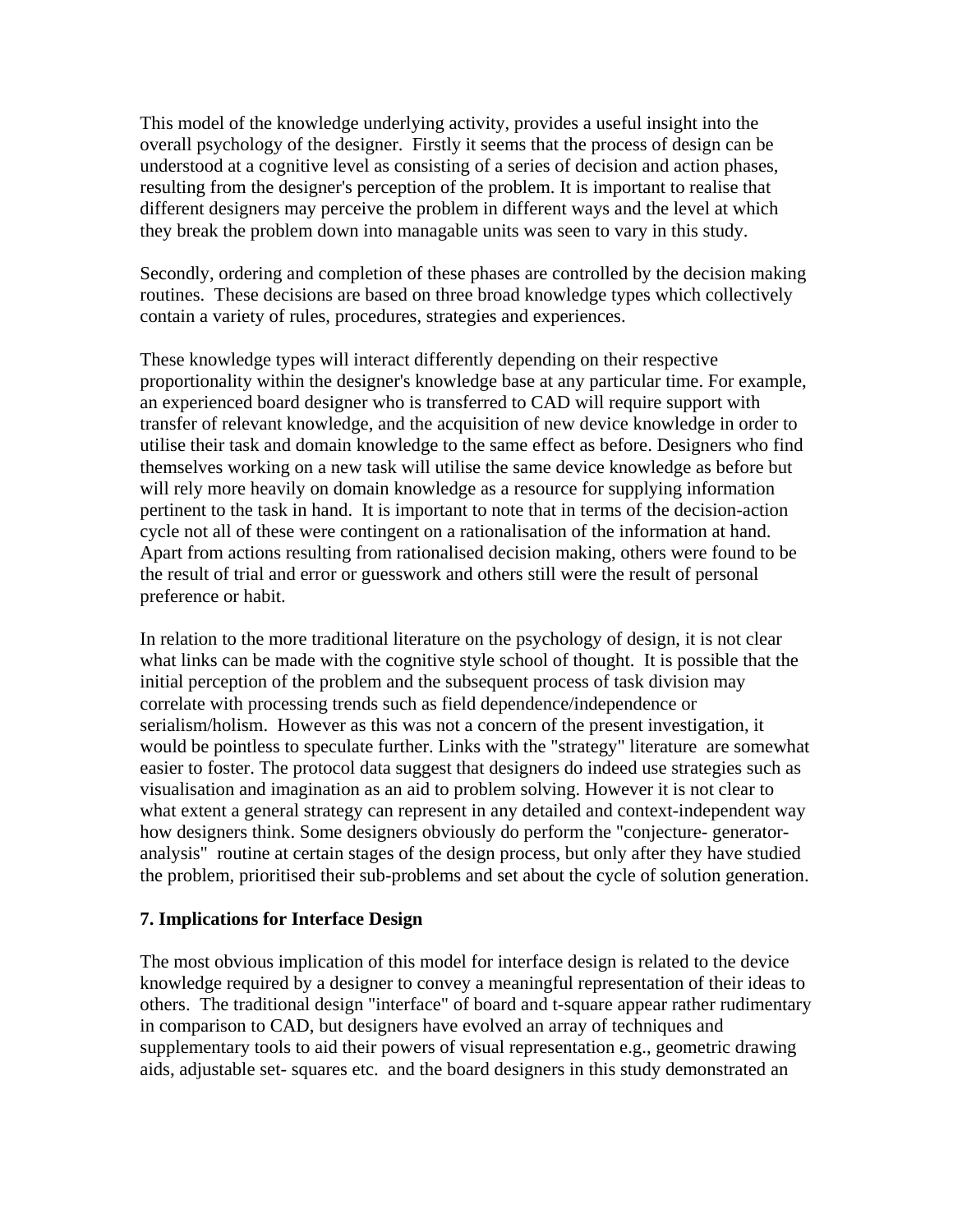impressive range of (mostly automated) skills in drawing and representing complex shapes and relationships.

With regards to the CAD users it was obvious that the system was capable of reducing much of the complexity of the drawing technique to a few supposedly simple keypresses. However the innate logic of the command sequence seemed to cause some users difficulty and comments to the effect that they often used a local expert as a command dictionary were noted. Similarly, movement of parts of the design was often simulated on the board by using cut-outs of the relevant shape and literally moving it around the drawing by hand. This acted as a powerful visual aid to some designers. No directly comparable facility existed on CAD.

A tendency toward a preoccupation with the means to the solution rather than the end was noted with the CAD users. That is to say they could be described as being method oriented as opposed to the board users who were solution oriented. CAD users expressed concerns with being limited in the way they executed the task rather than using the system as a tool. It was also noted that designers working on CAD systems tended to take more risks and hence make more errors. In the final analysis they lost the speed advantage of CAD over board and invariably took the same amount of time to complete the task as the board designers.

Here lie the initial usability issues. The board offers its user direct manipulation facilities that are employed on the back of a life-history of visual representation based on physical movements of the arm and fingers to trace an image. CAD systems on the other hand remove the intrinsic physical relationship between drawer and drawing and replace it with command sequences and joystick/mouse movements. This can prove the source of considerable difficulty for designers as there is often no intuitive link between input and drawing/screen display. While the human is capable of adapting to the situation and experienced CAD users seem to interact effectively with the system, a number of CAD users in this study expressed a preference for the tangibility of the board and stated that in an ideal world a combination of both the efficiency and speed of the CAD system in drafting and the capacity for physical manipulation on the drawing board would be employed.

Obviously research could fruitfully investigate the types of commands and input devices that designers require in order to minimise processing of device knowledge. Much of this work has been carried out by the human factors community in the domain of office systems and the methodological developments gained in that domain are probably applicable here even if the results are not. Advocates of CAD systems list the speed and accuracy of these systems as the major advantages of computerised design. This investigation suggests however that such advantages are likely to be eroded on certain interfaces by increased designer concern with device knowledge when they could be more effectively utilising task and domain knowledge.

Usability issues extend beyond device knowledge however. With respect to the task, CAD systems should be designed to support the user who may lack some task knowledge